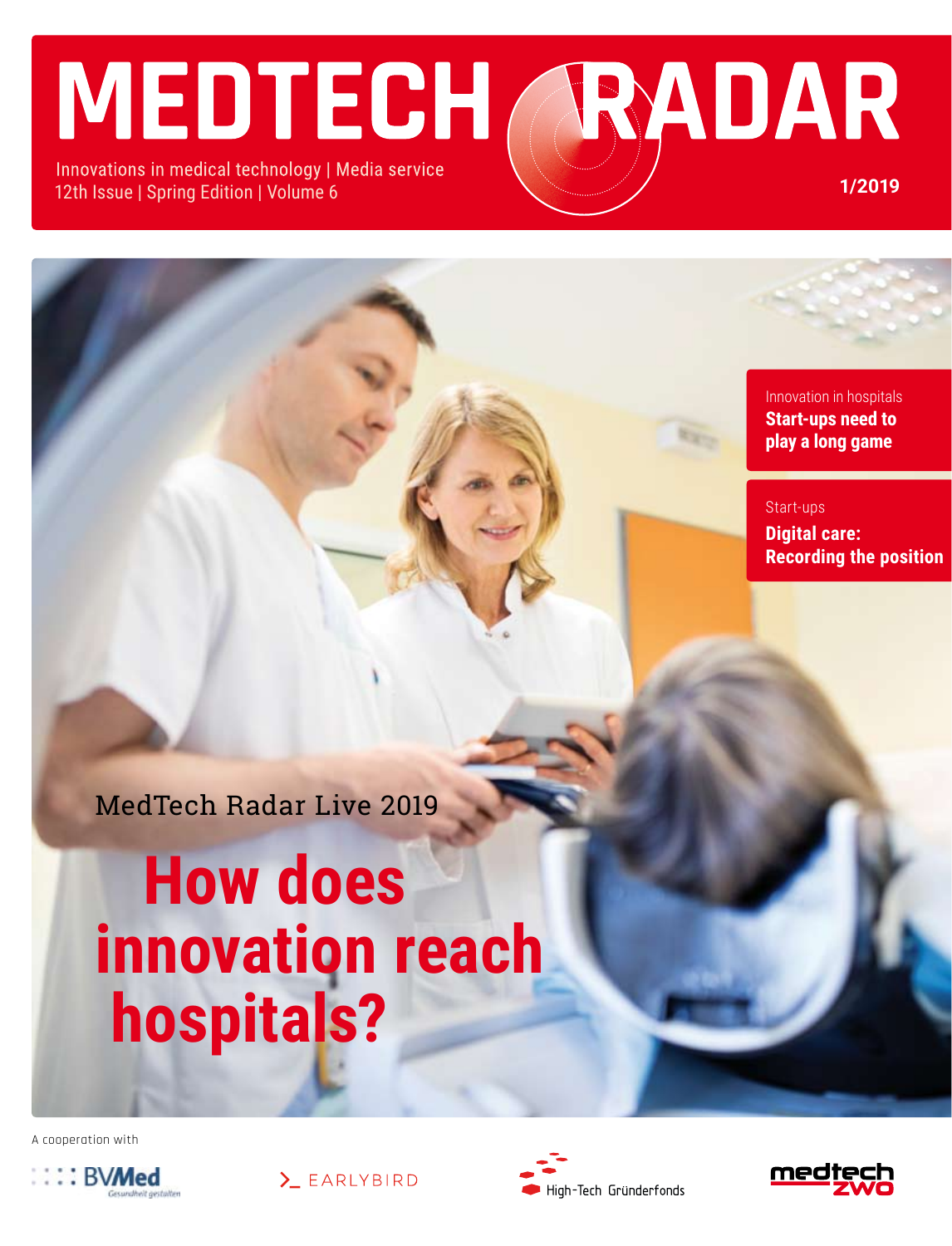

### Innovation in hospitals

## **Start-ups need to play a long game**

**The need is there, as are the ideas – but a host of challenges must be overcome before new approaches can become a reality in the everyday life of hospitals. Above all, entrepreneurs require the right partners on the ground.**

**A** correct diagnosis and the best therapy –<br>promptly available and based on reliable<br>data – doctors dream of such things when<br>they think about useful innovations in everyday clinipromptly available and based on reliable data – doctors dream of such things when they think about useful innovations in everyday clinical life. "Until recently, new technology has focused mainly on information, documentation and management processes," reports Kai Wehkamp, senior executive physician at the University Hospital of Schleswig-Holstein (UKSH) in Kiel. As a result, patient files at UKSH generally only contain a couple of pages.

More recently, all the key patient information can be found in the electronic hospital information system (KIS). The UKSH has implemented this and is therefore ahead of much of Germany when it comes to paperless hospitals. Wehkamp comments that today "any clinical data such as charts or blood test results are saved digitally, including the notes recorded by doctors and other healthcare professionals." Young

physicians such as Wehkamp believe that this is only the beginning of the digital age in hospitals. "There is huge potential when it comes to supporting doctors with complex decision-making tasks for each individual patient," says Wehkamp. "And in that regard, there have been very few viable solutions up until now." Such processes could alleviate pressures in internal medicine in particular. "We have many patients with 'multimorbidity' and complex pathologies for which a wide range of diagnostic and treatment options exists," states Wehkamp. That makes it challenging for doctors to always come to the same, correct, beneficial decision.

#### **Digital aids help doctors to make decisions**

At the same time, underlying scientific evidence for the various types of treatments is developing rapidly.  $\frac{5}{8}$ In clinical practice, "who is being treated and how is a question we would like to answer as quickly as pos-  $\frac{2}{3}$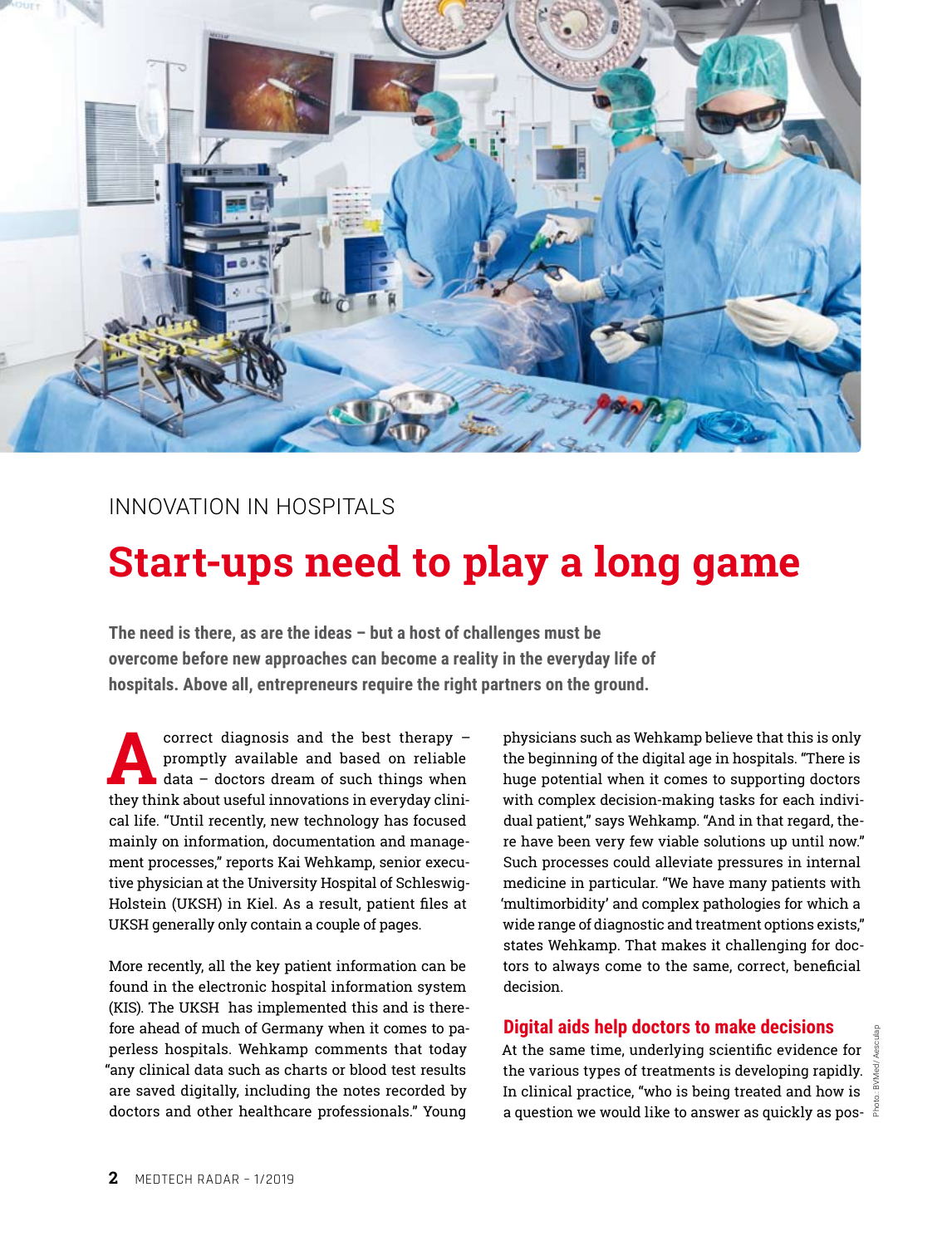sible and in a valid and standardised manner. Based on the latest scientific findings, but also tailored to a patient's individual preferences." Together with Hamburg-based start-up Kumi Health, a digital workflow has been developed within Internal Medicine I at the University Hospital in Kiel. Since mid 2017 there has been an online-based modular system that contains pre-defined elements for a broad range of indicators oriented around applicable guidelines and internal hospital standards. "A quality, digital treatment pathway is thus available to us that simultaneously provides individualised and standardised options," says Wehkamp.

The knowledge gained from that process can in turn be shared with colleagues in the team in real time. This saves considerable time when senior physicians and assistant physicians have to make decisions together or with nursing staff. "This workflow is unique because it allows us all to draw on extensive knowledge that would otherwise be available only from each person's individual experiences. In that way, we are all updated very quickly," adds Wehkamp enthusiastically. According to him, it is only a matter of time until this workflow has been integrated into the KIS. "These workflows represent a first step towards increasingly digitised treatment. It would be a dream come true if we could use artificial intelligence to search through the huge masses of data systematically for decision making," says Wehkamp thinking of the future.

#### **How do changes reach a hospital setting?**

Jared Sebhatu, Head of Business Development at smart Helios GmbH, is also convinced of the potential offered by such approaches for an efficient healthcare system. It is generally easier to develop solutions for in-patient care than for out-patient treatment. At the same time, he is also aware of the practical challenges that accompany clinical innovations. "One of the central aspects of such innovation is to organise change processes: How does the hospital as a whole feel about change? Are innovations promoted from above and implemented by staff? What are the current pressures on doctors and healthcare professionals and how much time is dedicated for the introduction of new technologies," Sebhatu hints at only

## MedTech Radar Live 2019 5th June 2019, Berlin

**Target group:** established medical technology companies, investors and & medtech founders

**Conditions for participation:** free entry after registration **until 29th May at BVMed www.bvmed.de/radar-live**

**Moer information: www.medtechradar.live**

some of the matters discussed in this context within the hospital. Thus, start-ups with new ideas but also innovative medical professionals need to play the long term game. "In my experience until now, the long-term potential of a solution is recognised, but if the budgets aren't available in the short-term, their adoption or implementation becomes difficult," says Sebhatu. This results in hospitals focusing on short-

"It would be a dream to use artificial intelligence to search through the masses of hospital data systematically for decision making."

term goals, rather than long-term objectives. "One thing is clear: generally speaking, hospitals aren't structured to help young entrepreneurs to develop business ideas in the long run." At the MedTech Radar Live Conference on 5th June in Berlin, Sebhatu will talk about how the current structure of hospital settings in Germany is changing. Sebhatu assumes that many new perspectives are also neglected in the longer term, for instance in view of the growing challenges due to the care crisis. For anyone who wants to introduce new solutions to a hospital, it is especially important to have clinical champions on board. That would allow them to work specifically to-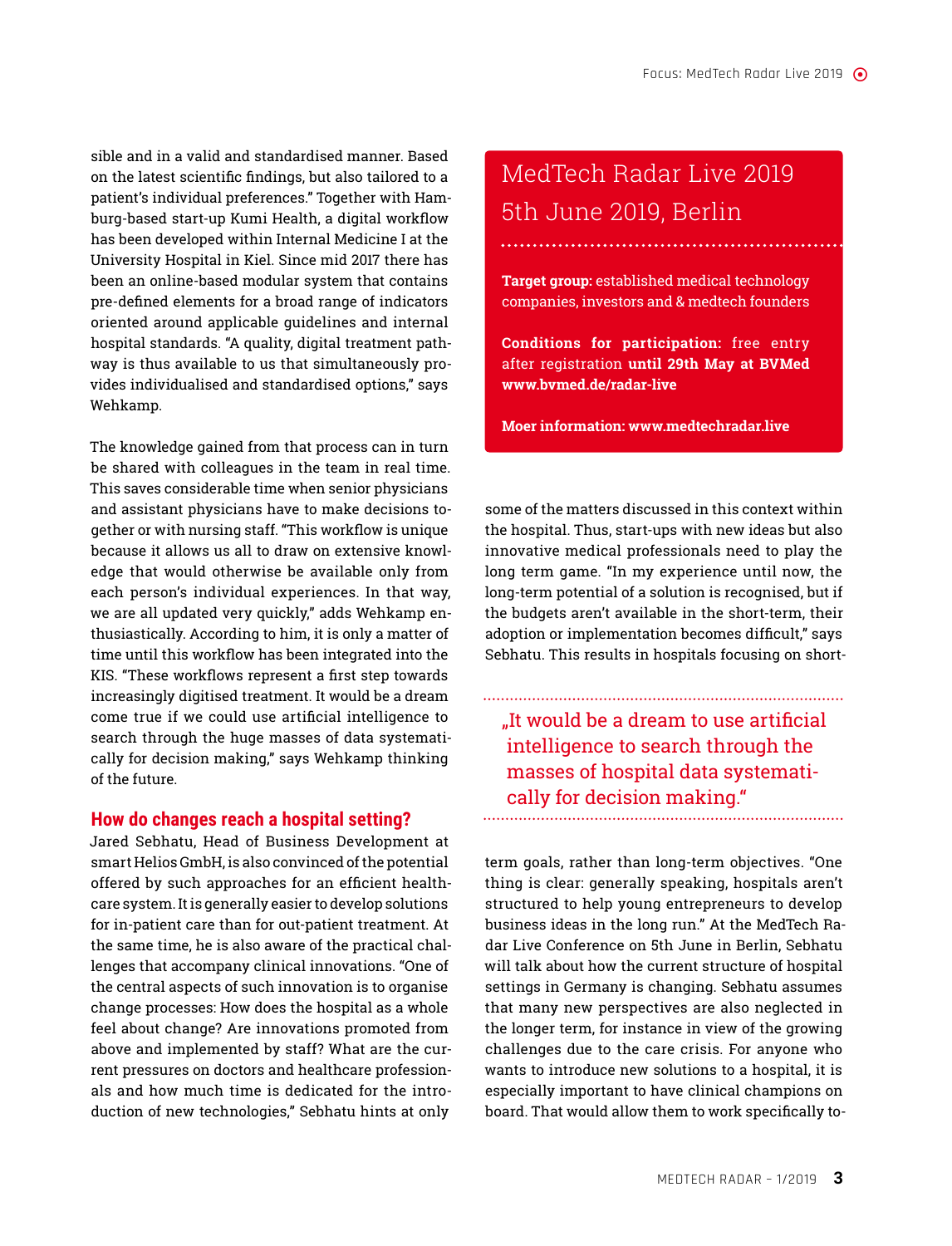

*Kai Wehkamp, Senior Executive physician at UKSH in Kiel, sees a huge potential in digital solutions.* 

wards generating data for a new solution. "You must be able to prove that the idea works in reality and that it offers added value to the hospital, staff and patients," stresses Sebhatu. The current trend is towards more involvement in procedures for patients and their families in particular. "There is a lot happening in this area now. Medical technology companies also want to gain a better understanding of how their medical products are used and applied by patients in real-life settings and what improvements are possible in that regard," says Sebhatu. Wehkamp can also confirm that development. He believes that

his direct work with patients could be much more effective with the help of digital solutions. And a trial is already under way at UKSH, where the "Share to Care" project tests doctor-patient communication based on digital aids to help decision-making. Wehkamp goes on to explain the objectives of the initiative, which has been supported by organisations such as the Techniker Krankenkasse, "The goal here is for doctors and patients to discuss diagnoses and possible treatment options as equals."

#### **Clear communication with patients**

Digital tools aiming to improve communication with patients such as "Share to Care" offer real added value when making medical decisions: whether an operation should really take place, if they can expect certain side-effects, or if realistic alternatives exist. "Share to Care" focuses on informing patients about their treatment by providing them with easily understandable information based on scientific research. UKSH is the first university hospital in Germany to participate in the project. A total of 90 aids are currently being developed to support the decision-making process. "We want to test the extent to which shared decision-making can support patientcentred care throughout a hospital," reveals Wehkamp. There is one thing of which he is certain: it is easier to work with an informed patient. "It builds their trust in the medical system and our treatment options, and we also learn when the patient needs our help or when they would like to be able to decide for themselves."  $\qquad \qquad \bullet$ 



 ! "The demand in the hospital sector is very broad: It ranges from process management and logistics to the specific need for care, such as at the wards, in the patient admissions and in the operating theatres. The actual implementation on site is often dependent on the hospital's change management: How is change perceived and supported? Anyone who has long-term potential as a start-up needs first and foremost realistic data from everyday clinical work."



**Jared Sebhatu, Director Business Development, smart Helios GmbH, & Speaker at MedTech Radar Live 2019**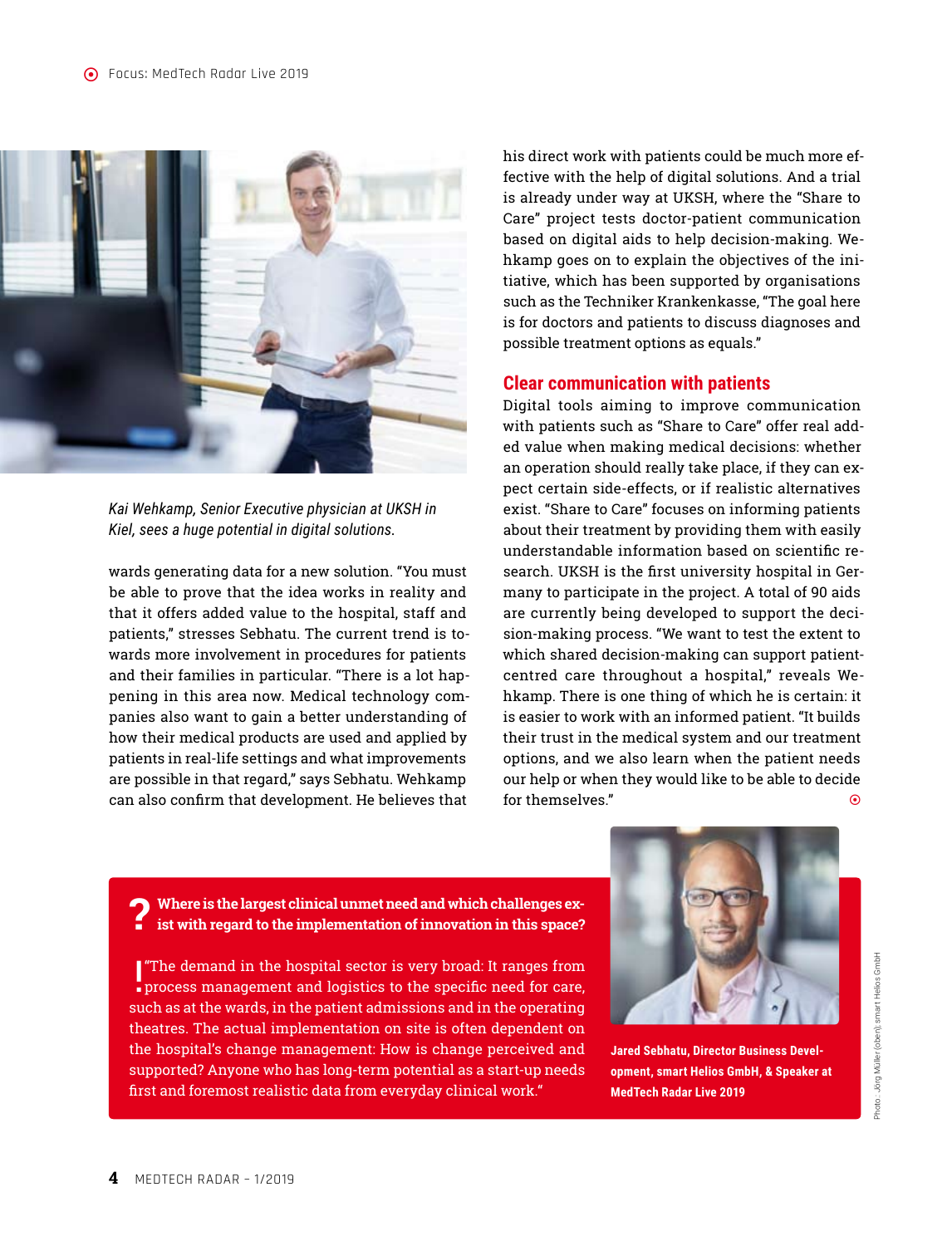### START-UP FOCUS

# **Digital care: Recording the position**

**Changing demographics mean greater challenges for nursing or care staff. At the same time, the sector is plagued by staff shortages. Automated, sensorassisted systems such as those developed by start-up LAROMED may help alleviate such problems in hospitals and nursing homes.**

F and ounder of Laromed GmbH Günter Nieuwen-<br>huis is convinced that smart innovation is<br>in demand in the care sector. A glimpse into<br>official care statistics is more than enough to satisfy huis is convinced that smart innovation is in demand in the care sector. A glimpse into official care statistics is more than enough to satisfy him of that. Today, more than 3 million people already rely on carers and nurses. Experts anticipate that numbers will rise greatly over the coming years. Nieuwenhuis would like to increase the efficiency of care systems to help tackle the issue. His goal: to introduce a digitally assisted smart care bed that will relieve the work of carers, giving them considerably more time for human contact.

#### **Smart sensor-assisted mattresses**

Working together with the mattress and bed manufacturer Laroma, over the past two years he has developed a smart mattress. Cutting-edge sensors are spread over the surface of the mattress and gather information digitally while the patient sleeps. "In light of the current care crisis, this is particularly crucial for wound patients and those in nursing homes," says Nieuwenhuis. "Our digital sensor solution enables us to provide carers with detailed data quickly, allowing them to recognise right there at the patient's bedside if the patient's position needs to be changed or not."

The developer knows that for routine use in a care setting it is essential that the system be operated easily. To that end, he opts for a cloud-based IoT and AI system, which stores data that can be accessed using the internet. Further developments make it possible for the bed to enable different movement elements at the touch of a button so that a patient's position can be changed automatically. It also offers them the opportunity to assume a genuine standing position. The

initial costs for that kind of bed are relatively high, but rehabilitation centres and nursing and residential homes are taking a keen interest in the technology. "Our greatest challenge is that we can't simply sell all the beds and our software to customers, as has been the case to date with manufacturers of hospital beds," explains Nieuwenhuis. Rather, he envisions a digital business model – which would offer further services depending on need and at a fixed monthly rate. That

"Our digital sensor-assisted solution enables us to provide carers with detailed data quickly allowing them to recognise at the patient's bedside if the patient's position needs to be changed or not."

would not only ensure proper care, but also allow for hard- and software updates. "Against the backdrop of technological development, it's a future-oriented solution that guarantees high quality. It is also more cost-efficient for users in the long term," Niewenhuis is certain of that.

In Germany's reimbursement-based system, money has yet to be provided for such care-assistant systems, but initial discussions with insurers and politicians have proven positive. They have already found their first partner. The alsterarbeit GmbH charity, an employment organisation run by the Evangelische Stiftung Alsterdorf in Hamburg, is to be responsible for production and sales.  $\bullet$